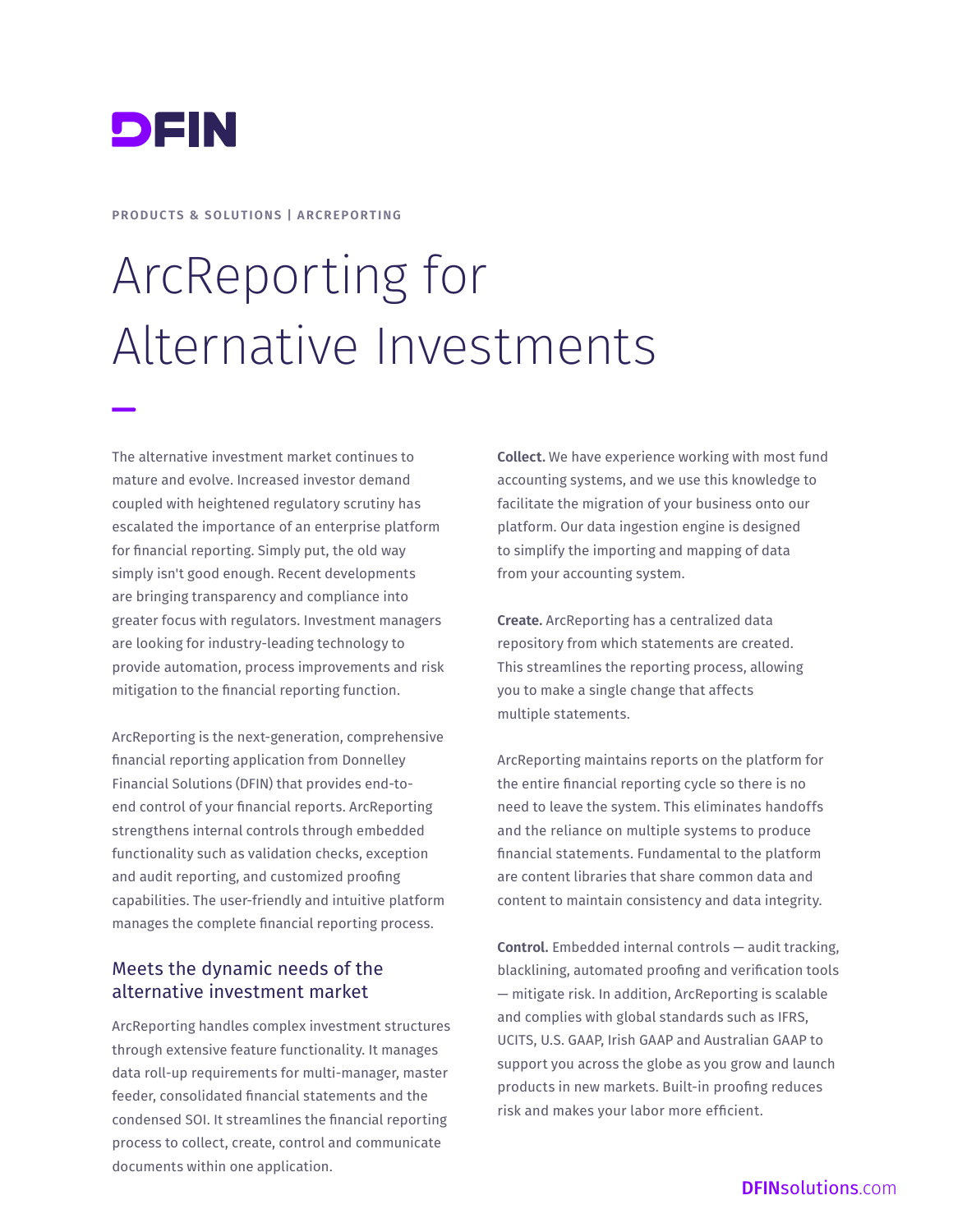**Communicate.** The publishing process can be reduced from days to minutes thanks to fewer handoffs and integration with DFIN's vast print network and technology for SEC filing, eDelivery and web hosting. Intuitive publishing engine capabilities exist for each draft of the financial statement, placing the end user in control of the document and timing.

**And beyond.** ArcReporting is just one component of the comprehensive Arc Suite platform. By using integrated products to share data elements, you eliminate handoffs and the need for data reentry. For instance, information can be shared with other forms within ArcFiling<sup>SM</sup>.

#### Why choose ArcReporting?

- Secure, single sign-on and IP restrictions give firms full control of who accesses their data.
- It is accessible anytime, from any location.
- Extensive functionality developed to support a wide range of instrument types and investment strategies:
	- Multi-manager
	- Master feeder
	- Condensed SOI
	- Consolidated financial statements
	- **Derivatives**
- The self-service platform improves internal controls and reduces reporting-cycle time through the elimination of manual processes.
- Optional workflow technology automates and optimizes the comment and approval process.
- DFIN continuously engages with our Client Council and hosts an annual user conference to give our clients a forum to share best practices, exchange ideas and directly influence our development road map.

#### A market leader in fund reporting

We service 50% of the top 10 global hedge fund administrators, including the largest. DFIN supports over 19,000 funds globally on our financial reporting platforms.

## "With ArcReporting, we were able to reduce the number of comments by 70%."

VALUED CLIENT, 2019